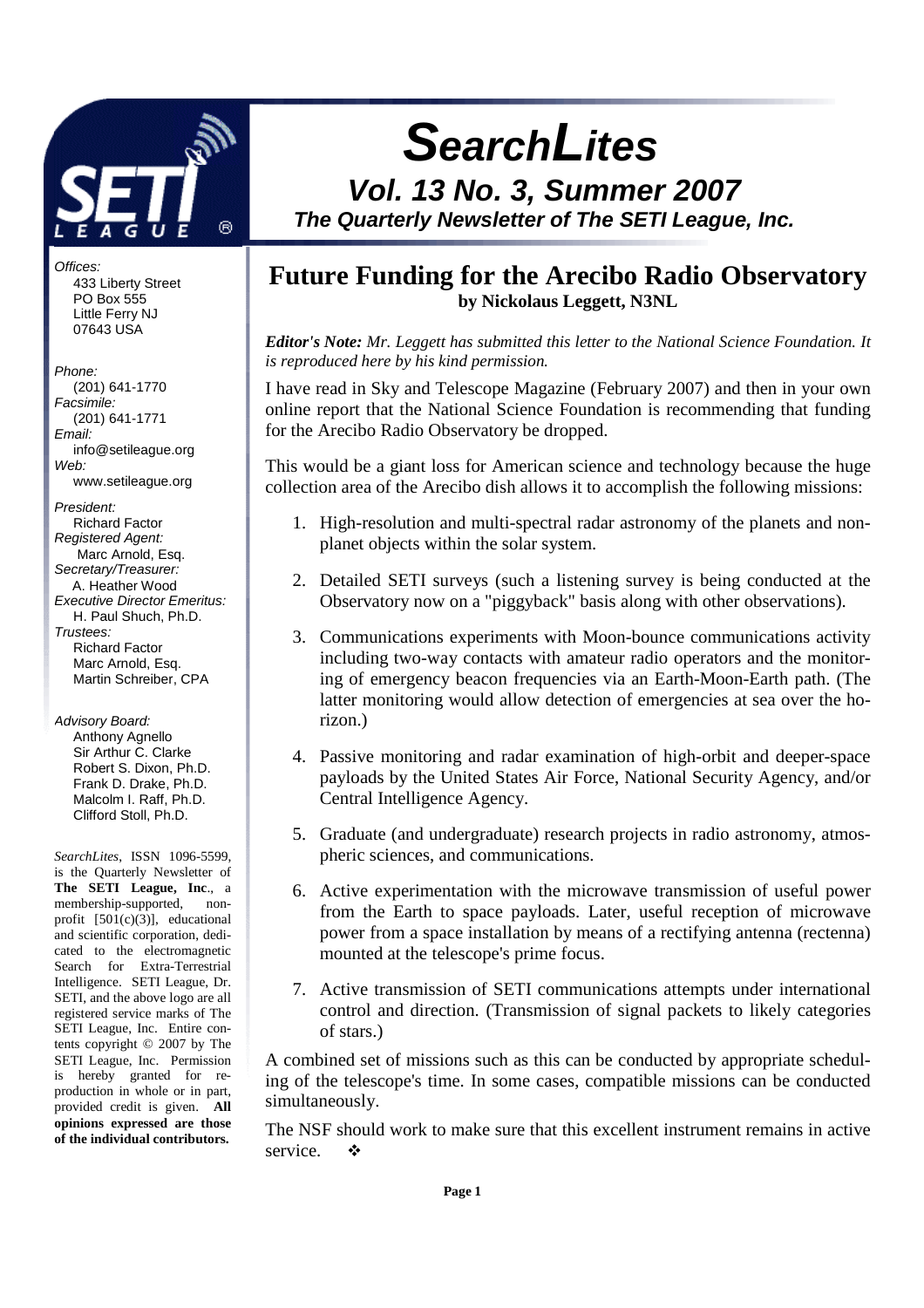#### **Event Horizon**

SearchLites' readers are apprised of the following conferences and meetings at which SETI-related information will be presented. League members are invited to check our World Wide Web site (www.setileague.org) under *Event Horizon*, or email to us at info@setileague.org, to obtain further details. Members are also encouraged to send in information about upcoming events of which we may be unaware.

**June 1 - 3, 2007**: *Rochester Hamfest*, Rochester NY.

**June 3 - 8, 2007**: Rutgers *Symposium on Lunar Settlements*, New Brunswick NJ.

**July 1 - 3, 2007**: *Society of Amateur Radio Astronomers* Conference, NRAO Green Bank WV.

**July 16 - 20, 2007**: *Bioastronomy 2007*, San Juan PR.

**July 26 - 29, 2007**: *Central States VHF Conference*, San Antonio TX.

**August 30 - September 3, 2007**: *65th World Science Fiction Convention*, Yokohama Japan.

**September 24 - 28, 2007**: *58th International Astronautical Congress*, Hyderabad, India.

**September 28 - 29, 2007**: *Pacific Northwest VHF Society Annual Conference*, Bend OR.

**October 18 - 20, 2007**: *Microwave Update 2007*, King of Prussia, PA.

**October 26 - 28, 2007**: *AMSAT Space Symposium*, Pittsburgh, PA.

**November 16 - 18, 2007**: *Philcon 2007*, Philadelphia PA.

**April 19, 2008, 0000 UTC - 2359 UTC**: Eighth annual SETI League *Ham Radio QSO Party*, 14.204, 21.306, and 28.408 MHz.

**May 16 - 18, 2008**: *Hamvention 2008*, Dayton OH.

**May 30 - June 1, 2008**: *Rochester Hamfest*, Rochester NY.

**June 2008 (dates TBA)**: *Society of Amateur Radio Astronomers* Conference, NRAO Green Bank WV.

**July 24 - 27, 2008 (Tentative)**: *Central States VHF Conference*, Wichita KS.

**Mid August 2008 (dates TBA)**: *EME 2008*, Florence Italy.

**September 29 - October 3, 2008**: *59th International Astronautical Congress*, Glasgow, Scotland.

**October 2008** (proposed - dates TBA): *AMSAT Space Symposium*, Orlando, FL.

**April 18, 2009, 0000 UTC - 2359 UTC**: Tenth annual SETI League *Ham Radio QSO Party*, 14.204, 21.306, and 28.408 MHz.

**May 15 - 17, 2009**: *Hamvention 2009*, Dayton OH.

**May 29 - 31, 2009**: *Rochester Hamfest*, Rochester NY.

**June 2009 (dates TBA)**: *Society of Amateur Radio Astronomers* Conference, NRAO Green Bank WV.

**October 2009** (dates TBA): *60th International Astronautical Congress*, Daejon, Korea.

**October 2009** (proposed - dates TBA): *AMSAT Space Symposium*, Atlanta, GA.

**April 17, 2010, 0000 UTC - 2359 UTC**: Eleventh annual SETI League *Ham Radio QSO Party*, 14.204, 21.306, and 28.408 MHz.

**June 4 - 6, 2010**: *Rochester Hamfest*, Rochester NY.

**June 2010 (dates TBA)**: *Society of Amateur Radio Astronomers* Conference, NRAO Green Bank WV.

# Shrinking the Tools

**by Paul Gilster,** gilster@centauri-dreams.org

Shrinking our instrumentation is one of the great hopes for extending spacecraft missions into the Kuiper Belt and beyond. No matter what kind of propulsion system we're talking about, lower payload weight gets us more bang for the buck. That's why a new imaging system out of Rochester Institute of Technology catches my eye. It will capture images better than anything we can fly today, working at wavelengths from ultraviolet to mid-infrared.

It also uses a good deal less power, but here's the real kicker: The new system shrinks the required hardware on a planetary mission from the size of a crate down to a chip no bigger than your thumb. The creation of Zeljko Ignjatovic and team (University of Rochester), the detector uses an analog-to-digital converter at each pixel. "Previous attempts to do this on-pixel conversion have required far too many transistors, leaving too little area to collect light," said Ignjatovic. "First tests on the chip show that it uses 50 times less power than the industry's current best, which is especially helpful on deep-space missions where energy is precious."

Precious indeed. But imagine the benefits of carrying miniaturization still further. Nanotechnology pioneer Robert Freitas has speculated provocatively about space probes shrunk from the bulk of a Galileo or Cassini into a housing no larger than a sewing needle. Launched by the thousands to nearby stars, such probes could turn their enclosed nano-scale assemblers loose on the soil of asteroids or moons in the destination system. They could build a macro-scale research station, working from the molecular level up to create tools for continuing investigation and communicating data back to Earth.

The new sensor out of Rochester is a long way from that kind of miniaturization, but surely the dramatic changes in computing over the past few decades have shown us how potent shrinking our tools - and packing more and more capability into them - can be. And when you're working with finite payload weight and can insert a new set of tools because they're smaller than before, you've dramatically extended what a given space mission can accomplish. Getting a millimeter-wide needle to Alpha Centauri may not be Star Trek, but it could be how we start.

*This article first appeared on the* Centauri Dreams *website (www.centauri-dreams.org), and is used here by the kind permission of the author.*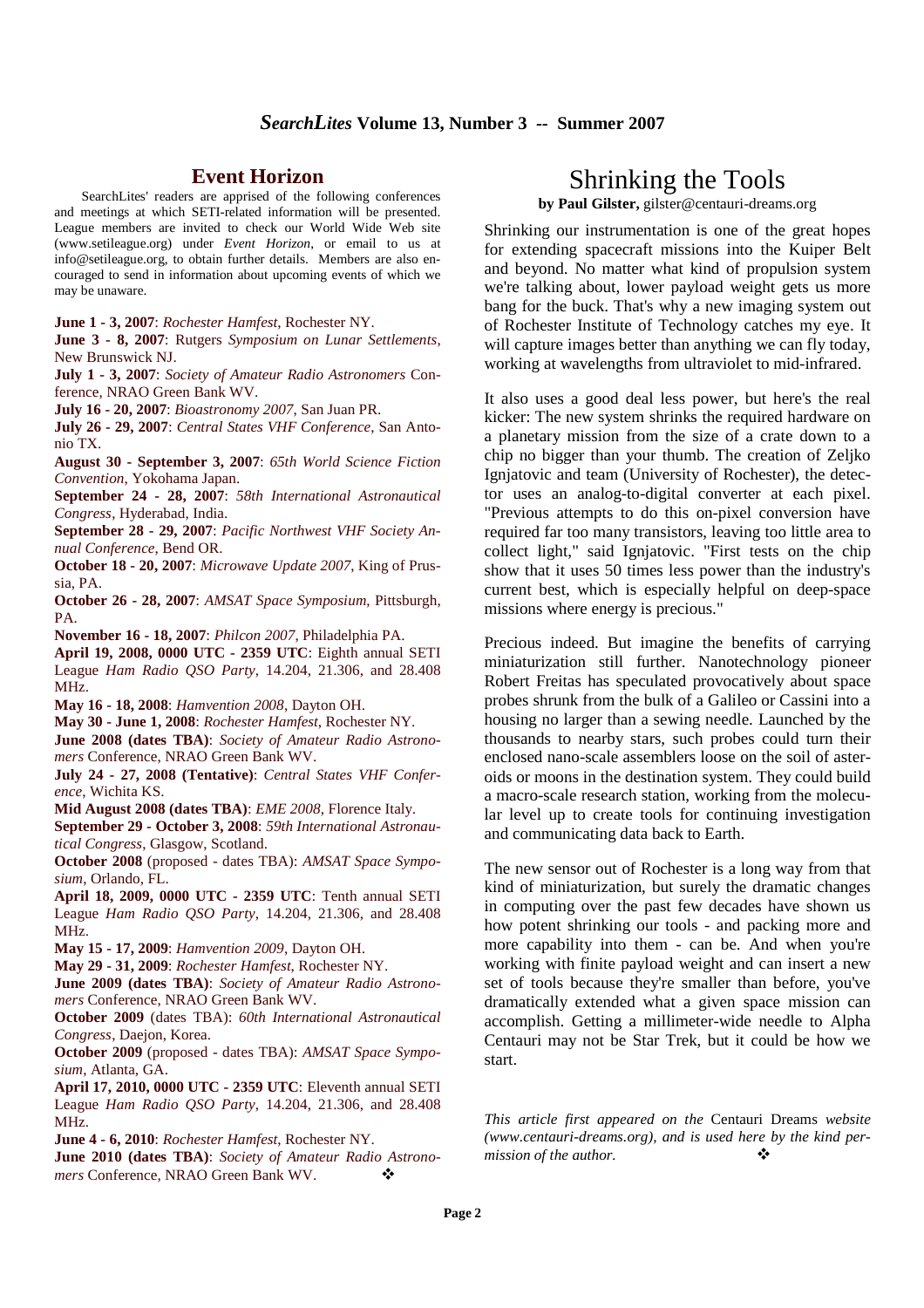*Guest Editorial:* 

**Where the Real DX Is**

**by Paul Gilster,** gilster@centauri-dreams.org

Back in the 1980s, I was active as a shortwave listener. I was, in radio jargon, an SWL and not a ham, meaning I only listened and didn't transmit. It was great fun to tune in distant stations, and the more challenging the better, which is why the Falkland Islands were always high on the list (I never received their station), and Tristan da Cunha was the ultimate catch (all but impossible here on the US east coast).

It wasn't long before I drifted into utility DXing, listening for non-broadcast stations in remote places, everything from low-frequency aviation beacons to ship-to-shore communications, and I got a kick out of monitoring radiotelephone traffic from places like Little America (Antarctica) back to the States. Finally my interests converged and I started thinking about the ultimate DX - receiving a signal from the stars.

SETI efforts were in their early days then, but I began to wonder whether an amateur receiving rig could hope to snag some kind of extraterrestrial utility beacon. I joined SARA, the Society of Amateur Radio Astronomers, but finally realized that my talents lay in writing, not wiring, and that I didn't have the skills to put together the equipment I needed. It's a pleasure, though, to see that SARA is still active and that the SETI bug has now become more broadly established within the organization.

Now affiliated with the SETI League, SARA will be holding its annual technical conference at a storied place, the National Radio Astronomy Observatory in Green Bank, WV. This is where Frank Drake first turned human receivers on specific stars, choosing Epsilon Eridani and Tau Ceti as his targets and more or less inventing the modern discipline of SETI (interesting earlier ideas stretching back considerably farther in time also figure in to SETI's lineage, about which more some other time).

The conference, to be held July 1-3, covers everything from gamma ray burst detection to astrochemistry with a fine array of speakers you can see here along with abstracts of their talks. The SETI League itself is an attempt to privatize SETI work, reminding us of the contributions of amateurs as well as interested professionals in carrying on the search. And that reminds me of something Freeman Dyson said in a recent interview about the role of amateurs and the scientific hierarchy:

"I like to remind young scientists of examples in the recent past when people without paper qualifications made great contributions. Two of my favorites are: Milton Humason, who drove mules carrying material up the mountain trail to build the Mount Wilson Observatory, and then when the observatory was built got a job as a janitor, and ended up as a staff astronomer second-in-command to Hubble. Bernhardt Schmidt, the inventor of the Schmidt telescope which revolutionized optical astronomy, who worked independently as a lens-grinder and beat the big optical companies at their own game. I tell young people that the new technologies of computing, telecommunication, optical detection and microchemistry actually empower the amateur to do things that only professionals could do before."

Dyson himself is an example, a man who simply became too busy to find time to get the standard degree (he had joined the Cornell faculty in 1951 as a physics professor without a PhD), and whose contributions have kept him similarly engaged ever since. In a 2005 commencement address at the University of Michigan, Dyson said he had "...fought all my life against the PhD system and everything it stands for." While he is hardly an amateur, this remarkable scientist reminds us of the range of technologies that open up research to people wherever they stand in terms of formal credentials.

Sometimes I chuckle at the folly of my own preconceptions. I had thought until about ten years ago that I had missed out on the great era of amateur radio, assuming it to have occurred back in the 1920s and 30s, when people built their own equipment in their basements and television had yet to invade the home. But we're in a golden age right now, in radio and much else, and looking at the resources available with a touch of my keyboard sometimes makes my head spin. It's great to see the continuing efforts of the good people at SARA and the SETI League as they push the state of the art with their own work.

*This editorial first on the* Centauri Dreams *website (www.centauri-dreams.org), and is used here by the kind permission of the author.*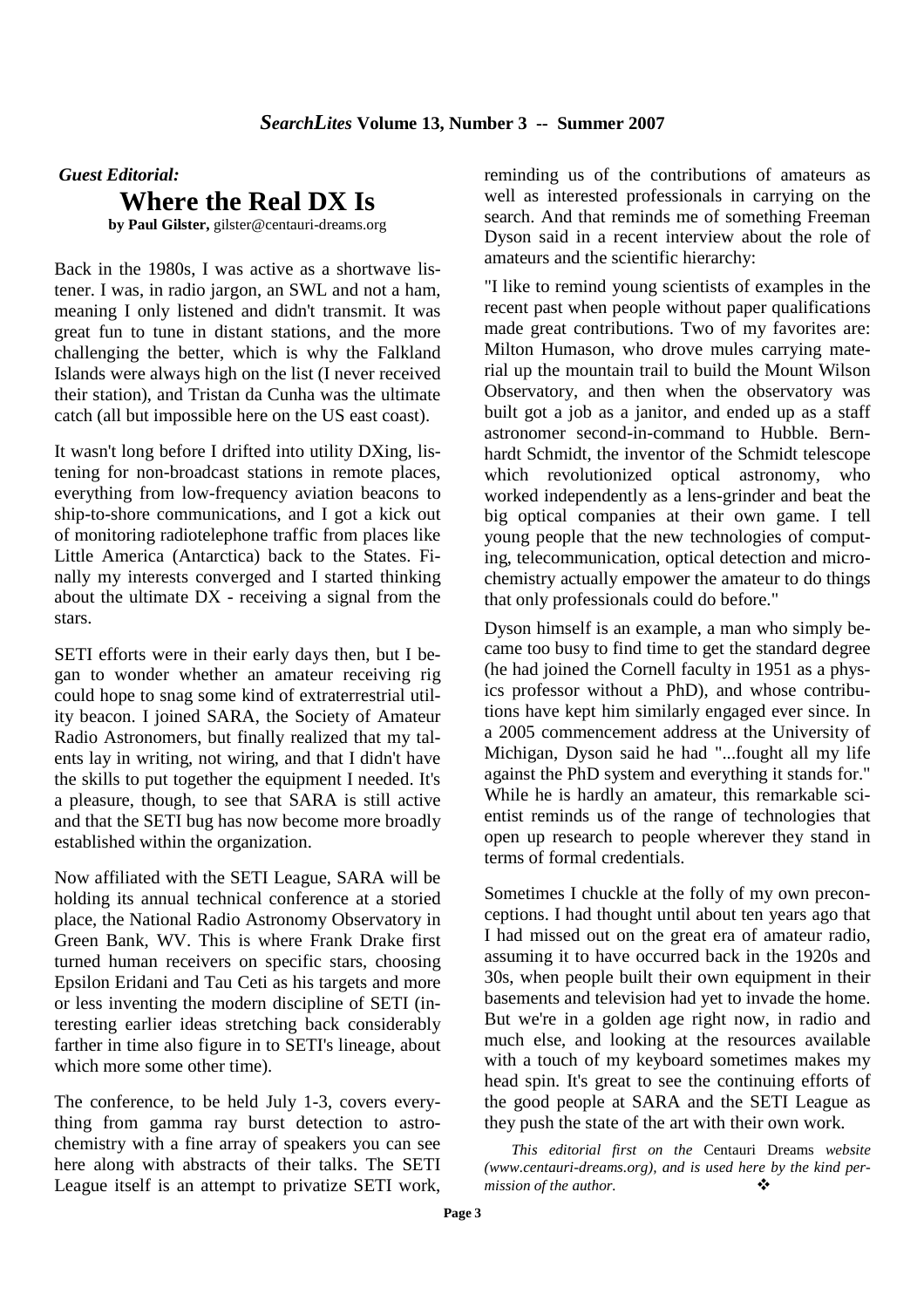#### **SETI League Presents Annual Awards**

**Little Ferry NJ.., 29 April 2007** -- At its Annual Meeting this afternoon at its New Jersey headquarters, the nonprofit SETI League, leaders in a global search for extra-terrestrial intelligence, recognized two individuals for major contributions to the art and science of SETI. Honored this year were Dr. Robert Melville of New Jersey (for work performed while a science technician in Antarctica), and David Ocame, a neursurgery research associate at Yale University (for SETI efforts conducted from his Connecticut home).

The SETI League recognized Bob Melville, an active amateur radio operator (callsign WB3EFT) and SETI League member, with its annual Giordano Bruno Memorial Award, for his significant technical contributions to SETI science. During a yearlong deployment to the Amundsen-Scott South Pole Research Station, Melville braved the elements to construct a fully operational Project Argus radio telescope, and performed the first-ever SETI observations from the Bottom of the World. When he rotated back to the US after thirteen months on the ice, Melville left his South Pole SETI Station intact for use by future researchers.

David Ocame, amateur radio callsign WS1ETI, was selected to receive The SETI League's annual Orville Greene Service Award, for exemplary volunteer service to the nonprofit organization. Ocame chairs The SETI League Awards Committee, operates a Project Argus station from his Connecticut home, is listed on the ETCC (Extra-Terrestrial Century Club) Honor Roll for having documented reception of ten identified extra-terrestrial radio sources, and has contributed numerous articles to The SETI League website, the organization's quarterly newsletter *SearchLites*, and various Conference Proceedings. The Trustees of The SETI League bypasseed their Awards Committee's recommendations in making this surprise presentation to Ocame.

In other actions at today's meeting, the Trustees of The SETI League, Inc. accepted the Executive Director's and Secretary/Treasurer's annual reports, adopted a 2007 budget, reelected its officers (Richard Factor, WA2IKL, President; A. Heather Wood, Secretary/Treasurer; H. Paul Shuch, N6TX, Chief Operating Officer) to serve on a volunteer basis for an additional one-year term, and agreed to resume cost sharing of the Executive Director Emeritus' health insurance premiums.

Largely using radio telescopes and optical telescopes, SETI scientists seek to determine whether humankind is alone in the universe. Since Congress terminated NASA's SETI funding in 1993, The SETI League and other scientific groups have privatized the research. Amateur and professional scientists interested in participating in the search for intelligent alien life, and citizens wishing to help support it, should email join@setileague.org, check the SETI League Web site at http://www.setileague.org/, send a fax to +1 (201) 641-1771, or contact The SETI League, Inc. membership hotline at +1 (800) TAU-SETI. Be sure to provide us with a postal address to which we will mail further information. The SETI League, Inc. is a membership-supported, non-profit  $[501(c)(3)]$ , educational and scientific corporation dedicated to the scientific Search for Extra-Terrestrial Intelligence.

# **Technical Program Takes Shape**

**Little Ferry, NJ.., April 2007** -- Members of the Society of Amateur Radio Astronomers (SARA), a SETI League Affiliated Society that represents several hundred amateur radio astronomers around the world, have announced a preliminary schedule for their annual technical conference, to be held 1 - 3 July 2007 at the National Radio Astronomy Observatory, Green Bank, WV.

Speakers and topics lined up for this joint SARA / SETI League event include:

• Andrew Clegg - Present and Future Radio Spectrum Trends (keynote presentation)

• David Fields - Conservation of Dark Skies and Radio Spectrum Space

• William Marshall - Carbides if Present in Stellar Dust and Origin-of-Life Precursors

• Jon Wallace - How to Present Radio Astronomy to a General Audience Group

• Tyler Moore - Construction of an Integrated Observation Network

• Bruce Lerner - Astro-chemistry - A Review of the Contributions of Radio Astronomy

• Panel Discussion - the NRAO Navigator Program

• Jon Wallace - Solar and VLF Observing

• Heather Fries - A Celestial Plot of HI and other Radio Sources

• Paul Oxley - Designing a Tunable LO for ELF Measurements

• David Ocame and Marcus Leach - A year of Gnu Radio and SDR Astrononomy

• John Mannone - Gamma Ray Bursts and Amateur Radio Astronomy

• H. Paul Shuch - Shouting in the Jungle: the SETI Transmission Debate

• Jasim Mutlaq - Scheduling, Automation, and Control in Astronomical Instrumentation

In addition to these formal technical talks, the SARA Conference will include poster sessions, social events, coffee breaks with refreshments, radiotelescope tours, the traditional group photo session, business meetings, and the annual SARA Membership Meeting, which will include election of officers. A formal printed Proceedings for this meeting will be provided to all registered attendees. SETI League members unable to attend the 2007 SARA Conference may purchase the published Proceedings of this meeting through The SETI League website.

The preliminary schedule for the three-day conference is posted to the SARA website, at:

http://radio-astronomy.org/meetings/sched07.htm

Abstracts of technical talks may be found online at:

http://radio-astronomy.org/meetings/abstr07.htm

Advance registration for the conference is required; details appear at:

http://radio-astronomy.org/meetings/grbank07.htm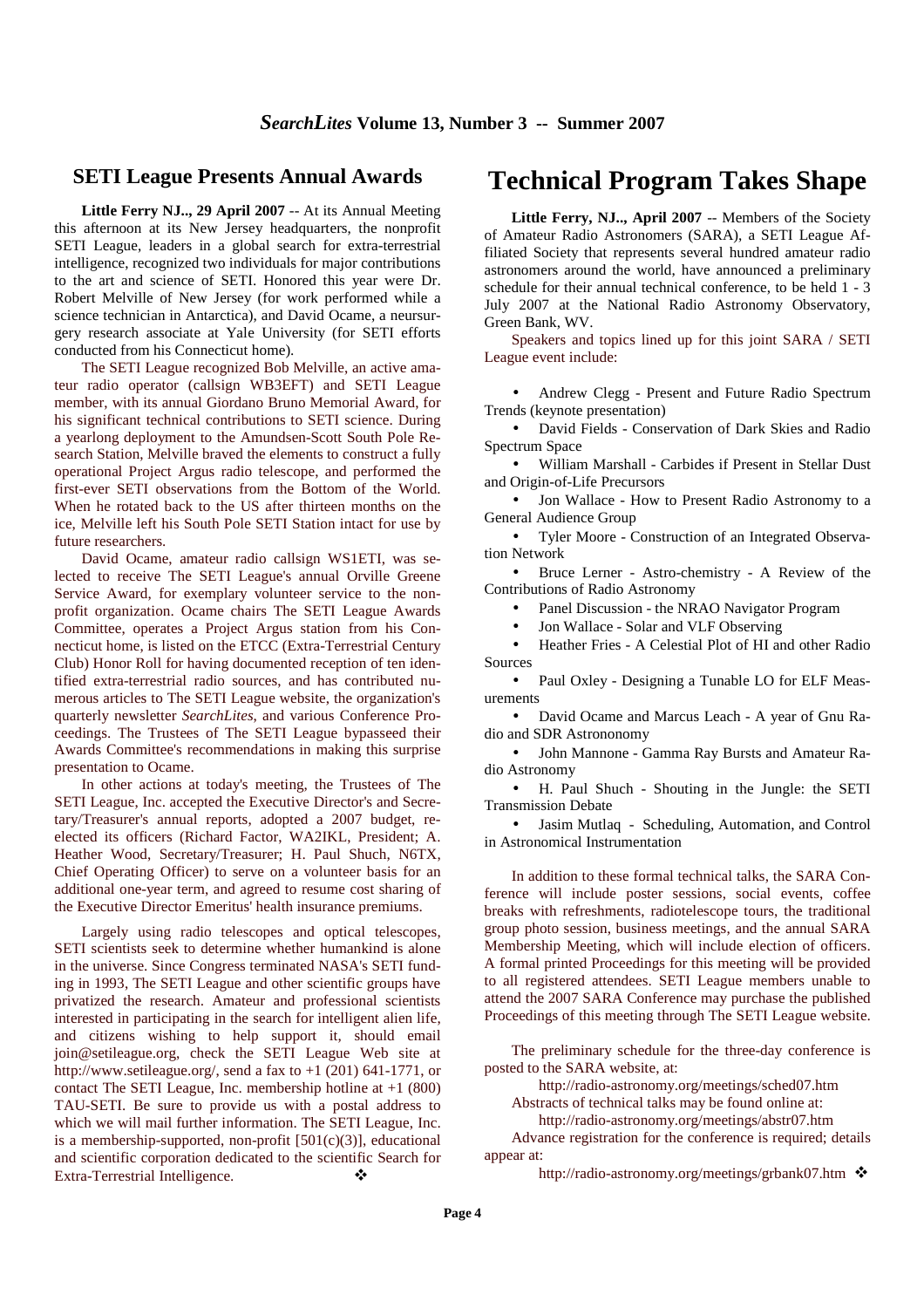#### **Minutes of the Thirteenth Annual Membership Meeting 29 April 2007, SETI League Headquarters, Little Ferry, NJ**

#### • **Call to Order**

The meeting was convened at 1306 hours EDT, in the Library at SETI League Headquarters, Little Ferry NJ, by Executive Director Emeritus Dr. H. Paul Shuch. Eight SETI League members in good standing present. Our Bylaws requiring one percent of the current membership to be in attendance for the conduct of SETI League business, the above represents a quorum.

#### • **Minutes of 2006 Membership Meeting**

The Minutes of the 2006 Membership Meeting having been previously posted to The SETI League's World Wide Web site, a motion was passed to accept the minutes as published.

#### • **Treasurer's Report**

Presented jointy by the Executive Director and the Secretary/Treasurer, covering the calendar year 2006 (as filed).

- 1. Revenues: Dues and Contributions \$12,343, Interest Income \$225, Total \$12,568.
- 2. Expenses: Educational/Scientific Programs \$8.678, Management/General \$5,477, Fundraising \$2,521, Total \$16,677.
- 3. Revenues minus Expenses: (\$4,109) [deficit].
- 4. End of 2006, SETI League account balances equalled \$4,603. End of 2005 balance was \$8,712.
- 5. Current balance (cash on hand and owed) is approximately \$6,500.
- 6. 2006 Budget: Projected Revenues \$12,000, Program Expenses \$9,000, Management/General Expenses \$2,500, Fundraising Expenses \$2,500, Projected Deficit \$2,000, Projected Ending Balance \$2,603.
- 7. This report was accepted by those present.

#### • **Executive Director's Report**

The Executive Director's annual report of Program Service Accomplishments having been previously posted to The SETI League's World Wide Web site, a motion was passed to accept the report as published.

#### • **Committee Reports**

#### 1. **EME Committee**

Report delivered by Richard Factor in the absence of chairman Dr. Allen Katz: Our moonbounce beacon is now off the air. After more than a year of reliable operation with the new power amplifier installed, transmitter power began to drop off in March. As new antennas have been purchased but not yet installed, it was decided to take the system offline until antenna installation is completed, and then to troubleshoot the power train. It remains our goal to make the beacon signal receivable by the "typical" Project Argus station. To date, the smallest system to have reported successful reception was using a 13 foot parabolic reflector.

#### 2. **Awards Committee**

Report delivered by chairman David Ocame: Twelve websites were selected in 2006 to receive the SETI SuperStar Award. Three nominees for the Giordano Bruno Memorial Award were recommended to the Board for consideration.

#### • **Old Business**

#### 1. **Mid-Year Renewal Letter**

Secretary/Treasurer Heather Wood reports that a midyear letter to lapsed members brought in roughly \$400 in dues revenue, at an approximate cost of \$100 for printing and postage. It was recommended that The SETI League continue issuing such mid-year appeals.

#### 2. **EME Antennas**

It was reported that the new moonbounce antennas purchased last year have been in the hands of a professional installer for many months, but that installation is yet be scheduled. Richard Factor will attempt to secure a commitment and time schedule from our installer.

#### 3. **Annual Report**

Hardcopies of The SETI League's 2006 Annual Report have been distributed to all members of the Board. The entire document is available to members via the website, in Portable Document Format (PDF).

#### • **New Business**

#### 1. **Steward Observatory Proposal**

Member Peter Vikinis has met with Steward Observatory personnel in Arizona, toward the goal of offering The SETI League an opportunity to manage allocation of time on the 12 metre diameter millimeter-wave radio telescope on Kitt Peak, as a potential source of SETI League revenue. It was noted that, with no paid staff and only limited volunteer support, The SETI League lacks the resources to accept this opportunity at this time.

#### 2. **SARA Proceedings**

Last year, in lieu of sponsoring a SETICon technical meeting, The SETI League assisted the Society of Amateur Radio Astronomers (SARA), a SETI League affiliated society, in conducting its annual technical conference at NRAO Green Bank WV. The Executive Director Emeritus served as Editor of the Proceedings of that conference. Based upon the success of that venture, The SETI League will be assisting with this year's SARA Conference, and editing SARA's 2007 Proceedings as well.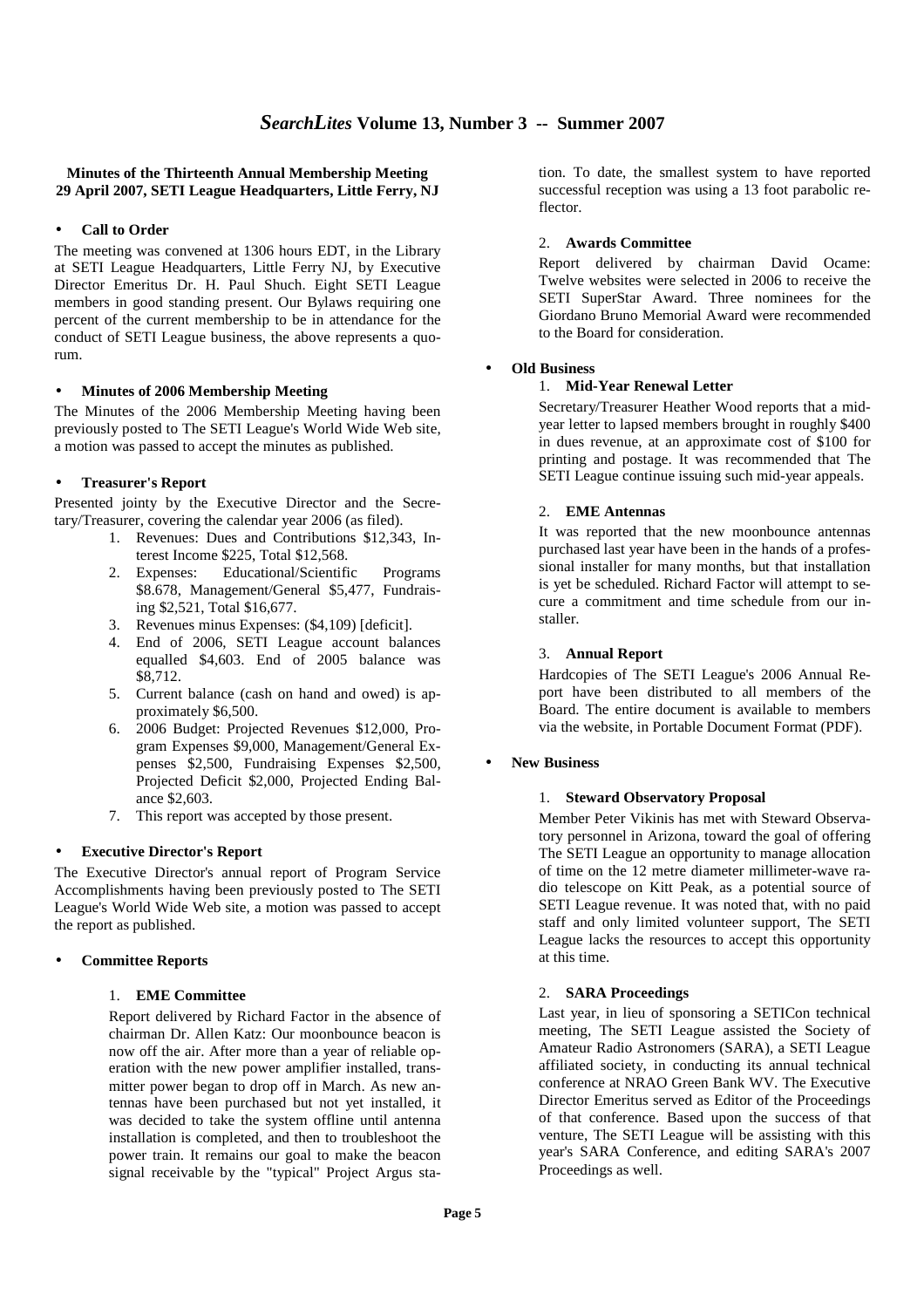#### *SearchLites* **Volume 13, Number 3 -- Summer 2007**

- 3. Extensive discussions ensued regarding a special program to honor those Charter Members who have remained members in good standing. It was decided to offer copies of various SETI League publications to libraries and schools, and to offer membership gratis to full-time students, on a trial basis.
- 4. The next Annual Meeting will be held at the same venue. The dates of Sunday 20 April 2008 and Sunday 27 April have been suggested. A date will be selected so as to avoid a scheduling conflict with the Trenton Computer Festival, and the date announced via the website and newsletter. The meeting will be at 1300 hours EDT, to be followed immediately by the Board of Trustees meeting.
- 5. Awards Committee chairman David Ocame presented the Giordano Bruno Memorial Award to member Robert Melville, in recognition of his having activated the first SETI station at the South Pole. In a move that surprised our Awards Committee chairman, the Executive Director Emeritus then presented the Orville N. Greene Service Award to Mr. Ocame, in thanks for his exemplary volunteer service to The SETI League.

#### • **Good and Welfare**

o Robert Melville gave a PowerPoint presentation of his SETI activities at the South Pole.

#### • **Adjournment**

The Annual Membership Meeting was adjourned by the Executive Director at 14:25 hours EDT on 23 April 2006. The annual Board of Trustees meeting occurred immediately afterward. All members in good standing were invited to attend.

#### **Business Transacted by Board of Trustees:**  1. **Quorum Call**

Trustees and Officers present: Richard Factor, Heather Wood, Marc Arnold, Martin Schreiber, H. Paul Shuch. Trustees and Officers absent: none. A quorum is present.

#### 2. **Election of Officers**

The following slate of officers was retained for a one-year term:

President - Richard Factor Secretary/Treasurer - A. Heather Wood Executive Director Emeritus - H. Paul Shuch, serving on a volunteer basis.

#### 3. **Personnel matters**

Board of Trustees voted to resume its previous costsharing of Executive Director Emeritus' health insurance premiums, as an administrative expense, pending availability of funds and subject to periodic review. Dr. Shuch abstaining.

Respectfully submitted, A. Heather Wood, Secretary



*At the 2007 SETI League annual meeting, executive director emeritus H. Paul Shuch (center) presented the Orville N. Greene Service Award to David Ocame (left), and the Giordano Bruno Memorial Award to Bob Melville (right).* 



*The Trustees and Officers at the 2007 Board Meeting. (left to right:) Executive Director Emeritus H. Paul Shuch, Trustee Marty Schreiber, Trustee Marc Arnold, President Richard Factor, and Secretary/Treasurer A. Heather Wood.* 

## *Ask Dr. SETI:*  **Planck, Wien, and Magic Frequencies**

#### **Dear Dr. SETI:**

*In a recent column, you derived the peak of the cosmic microwave background radiation, and come up with a frequency of 279.5 GHz. Other references show the peak frequency at 160.4 GHz. That is a pretty significant discrepancy. Which is right? Certainly, they can't both be correct, can they?* 

#### *Mike, Virginia*

#### **The Doctor Responds:**

Yes, Mike, in fact, they can be, and are, both correct. The apparent discrepancy derives from the difference between discrete and continuous random variables, giving rise to two different definitions of "peak frequency."

The familiar Planck Curve, which shows how energy emitted by a thermal blackbody varies with frequency, appears to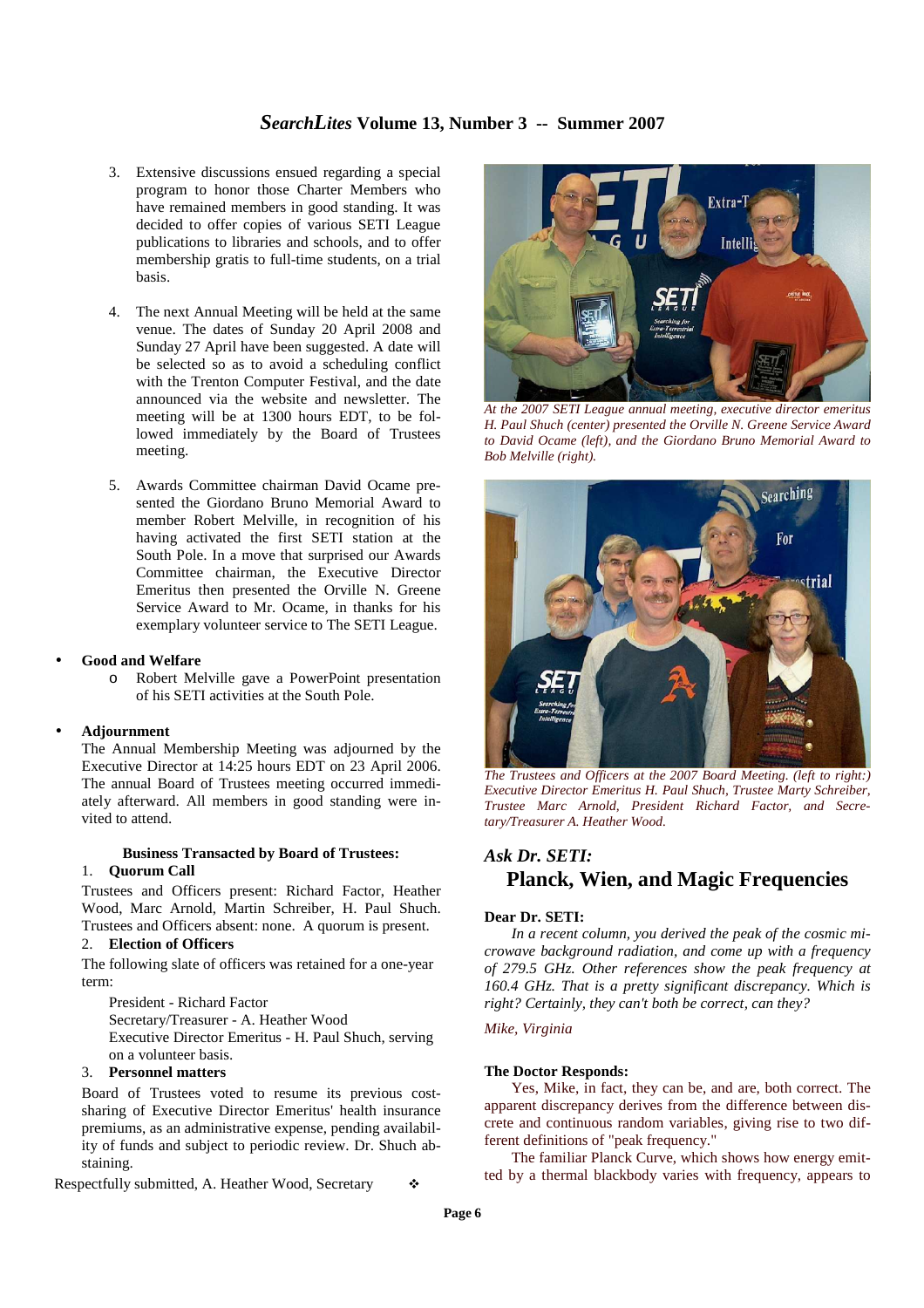be a smooth curve. In fact, because energy is quantized, it is really a collection of discrete points, which only *appear* continuous. The independent variable depicted in a Planck Curve is not actually energy *per se*, but rather energy *per unit of frequency*, or alternatively, energy *per unit of wavelength*.

Since frequency and wavelength are related to each other by the speed of light, you might expect the two definitions to yield identical curves, with identical peaks. This is, however, not the case when we are talking about energy per *bin*. Because frequency and wavelength are inversely proportional, across the electromagnetic spectrum the respective widths of frequency *bins* and wavelength *bins* will also vary inversely one with the other.

When I previously evaluated the peak of the 2.7 Kelvin cosmic background radiation, I invoked Wien's Law. The resulting quotient of Wien's Constant over temperature produced an accurate calculation of 1.0733 mm as the wavelength at which the thermal energy *per unit wavelength* is at a maximum. This figure corresponds to a peak frequency of 279.5 GHz. (In fact, recent measurements from the Wilkinson Microwave Anisotropy Probe show a more precise figure of 2.715 Kelvins as the cosmic background temperature, which yields an ever so slightly different frequency of 281 GHz. For the purposes of this investigation, we can consider these two frequencies to be equal.)

However, using methodology just as sound, we can come up with an entirely different result, a frequency not at all equal to the above. Consider this alternative solution, based upon Planck's Law. One formulation of it, reproduced here, shows the distribution, as a function of temperature, of thermal energy *per unit frequency*:

$$
R_T(f)df = \frac{8\pi Vhf^3df/c^3}{e^{hf/kT} - 1}
$$

Plotting the above equation over frequency yields the familiar Planck Curve which we all know and love. Here's what it looks like:



To determine where the curve peaks, we set the derivative of the equation equal to zero, and solve for frequency. This gives us, of course, the frequency at which the slope of the curve equals zero (that is, the curve's amplitude peak). Inserting Planck's Constant, Boltzmann's Constant, and a temperature of 2.715 Kelvins, we find that this peak occurs at frequency of 160.4 GHz, the solution you cite in your question. And this solution, like my initial one, is also entirely correct. There's an Excel Spreadsheet on The SETI League website that will let you experiment with blackbody curves of other temperatures.

The two results differ because, in the first case, the peak being calculated is the maximum for a curve of thermal energy per unit of *wavelength.* In the latter computation, it is maximum thermal energy per unit of *frequency* we have computed.

Which is correct? They both are. Which, in the context of SETI, represents a universally recognizable "magic frequency"? They both do.

So, which frequency should we search for alien electromagnetic artifacts? I think the answer is obvious: both.

#### **Dear Dr. SETI:**

*I've run into a problem where math and intuition seem to be giving different answers. When that has happened in the past, either I was looking at the problem wrong, or I had done the math wrong.* 

*Here is the intuition part: if I live right on the equator and point my antenna to the Eastern horizon (90 degrees azimuth at zero degrees of elevation), that point should give me maximum positive Doppler, right? Then, if I keep the antenna locked onto that position, the point being monitored will rise in the sky until it is at its zenith. My antenna should now be pointed up at 90 degrees elevation, and Doppler should be at a minimum. Then, as the point starts to set in the West, and I track it with my antenna, the Doppler shift should go negative, and reach its maximum negative just as the radiant sets - right?* 

*So, the Doppler should go through a one-half wave of a sine from Max positive to Max negative, and the slope of the Doppler curve should always be negative.* 

*Here is the math part: using the Excel spreadsheet on the website for Geo-Rotational Doppler, it never seems to go negative. I can set the hour angle at -6 hrs (point at the Eastern horizon) or +6 hrs (point at the Western horizon) and the Doppler sign does not change.* 

*What have I missed? Jim, California*

#### **The Doctor Responds:**

I don't think you've missed anything, Jim, although your spreadsheet may have. Your intuitive assessment is roughly correct (though at latitudes other than on the equator, the curve is not exactly sinusoidal). What you have described is the classic Doppler 'S' curve for orbital motion: maximum positive frequency excursion at acquisition of signal (AOS), zero Doppler directly overhead, and maximum negative frequency change at loss of signal (LOS).

I believe what the spreadsheet may be calculating is not absolute received frequency change (Doppler shift), but rather the first time derivative of Doppler shift (the rate of change of frequency over time). In other words, you are seeing the *slope* of the Doppler curve, which is nearly zero at AOS, maximum at closest approach (zenith), and nearly zero at LOS.

By the way, as you suspected, the sign of this slope is always negative (frequency continuously decreasing), and can never go positive. I suspect the spreadsheet is merely displaying the *magnitude* of the rate of change of Doppler shift, since the sign is constant (therefore irrelevant). That is to say, if the Doppler rate (first time derivative of frequency) is "100 Hz per minute", it goes without saying that this is a change in frequency which is *negative* over time.